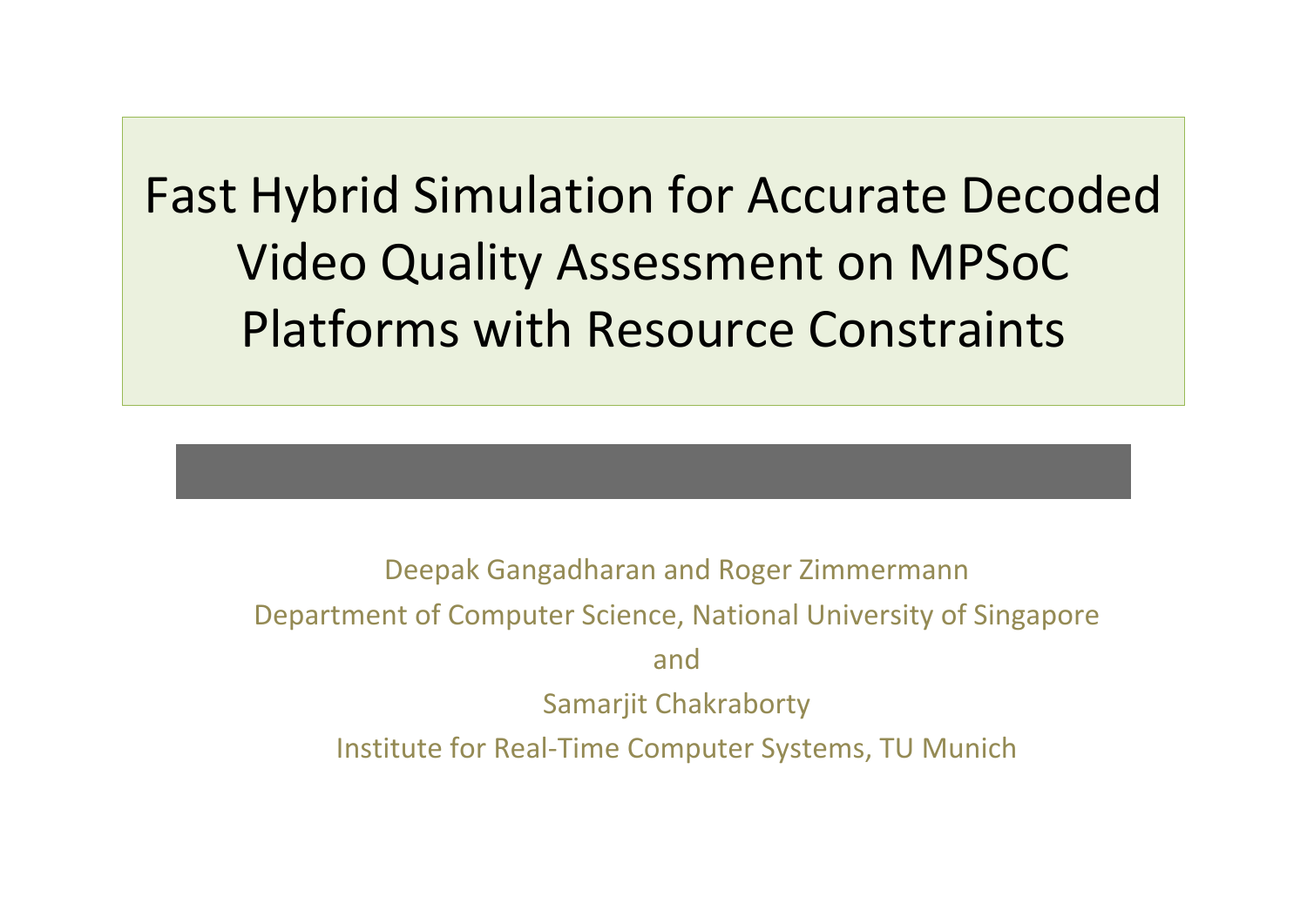#### Motivation (Typical MPSoC architecture for video decoders)



- Mobile devices with video decoders have resource (frequency, buffer etc) constraints
- Resources can be determined based on the output quality requirement
- • Necessity for an efficient framework to explore the trade‐off between resources and display quality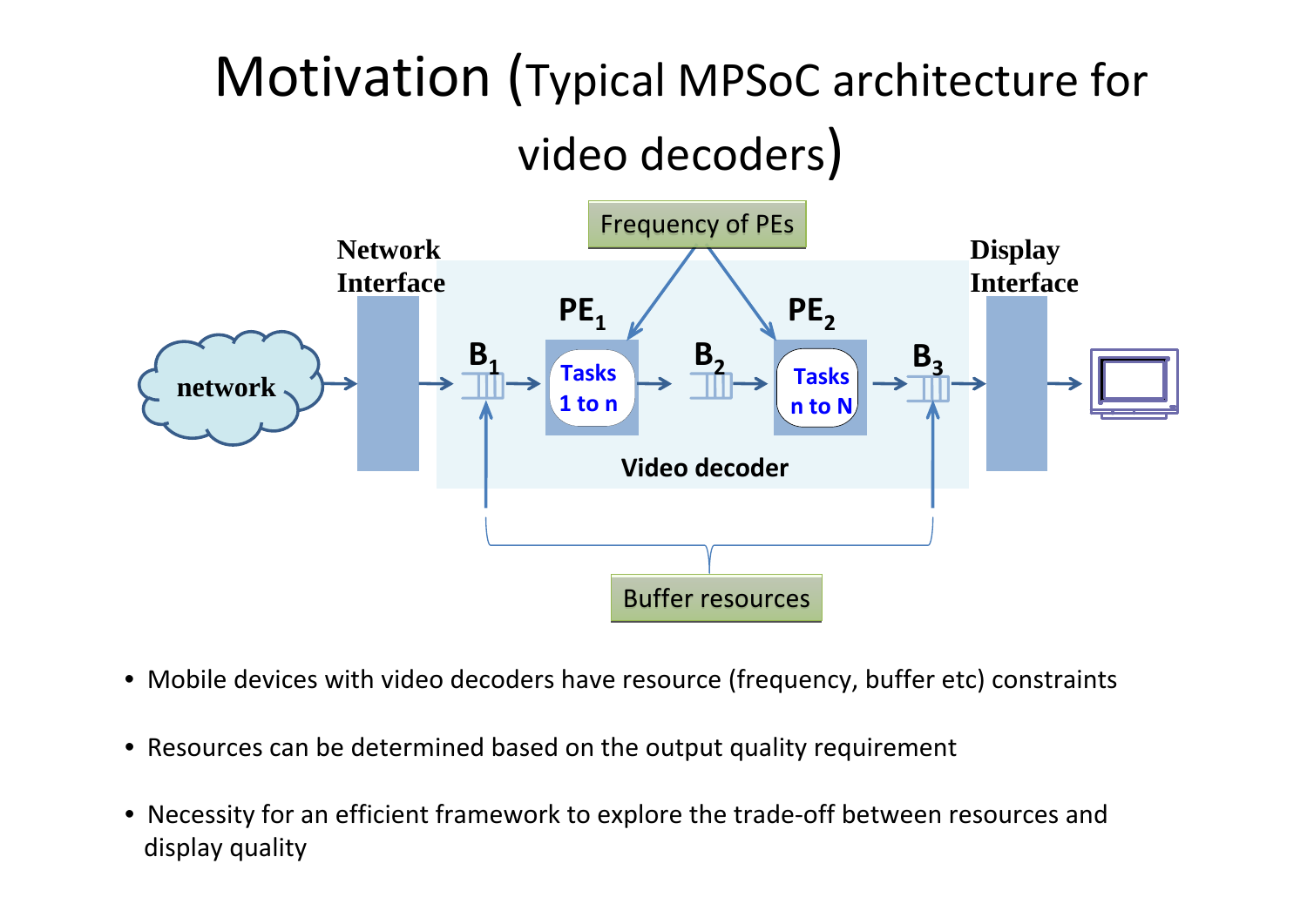#### Motivation (Conventional method ‐ Design space exploration of resources for no loss in quality)



- System should satisfy the "no quality loss" constraint for all test video clips
- A model of the system running <sup>a</sup> decoder application is used in the system simulator
- All video clips simulated to obtain decoder task workload values
- High simulation time!!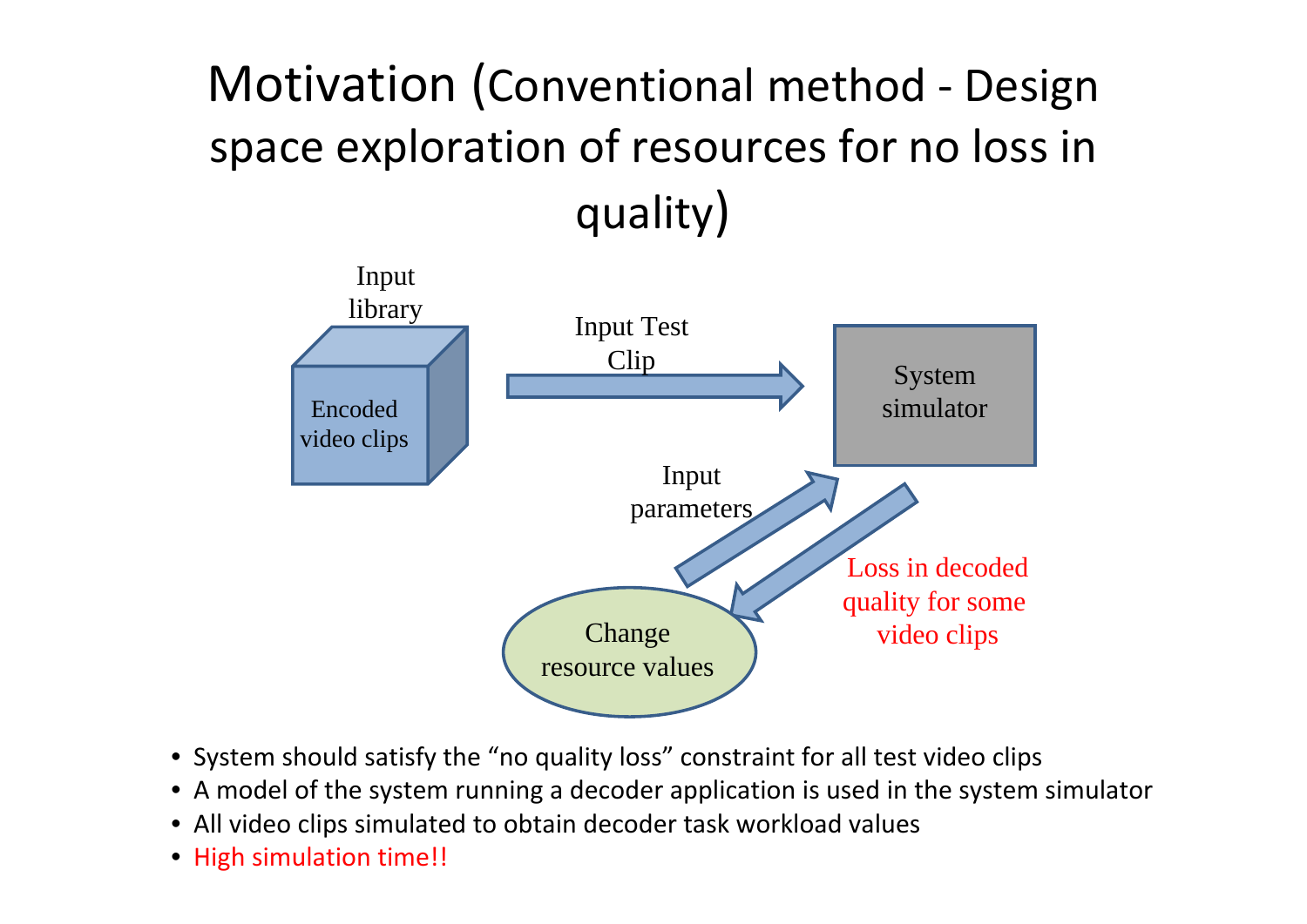#### Motivation (Reducing simulation time)

Hybrid simulation based task workload estimation Simulation-basedtask workloadestimation

Model-basedtask workloadestimation

#### Simulation time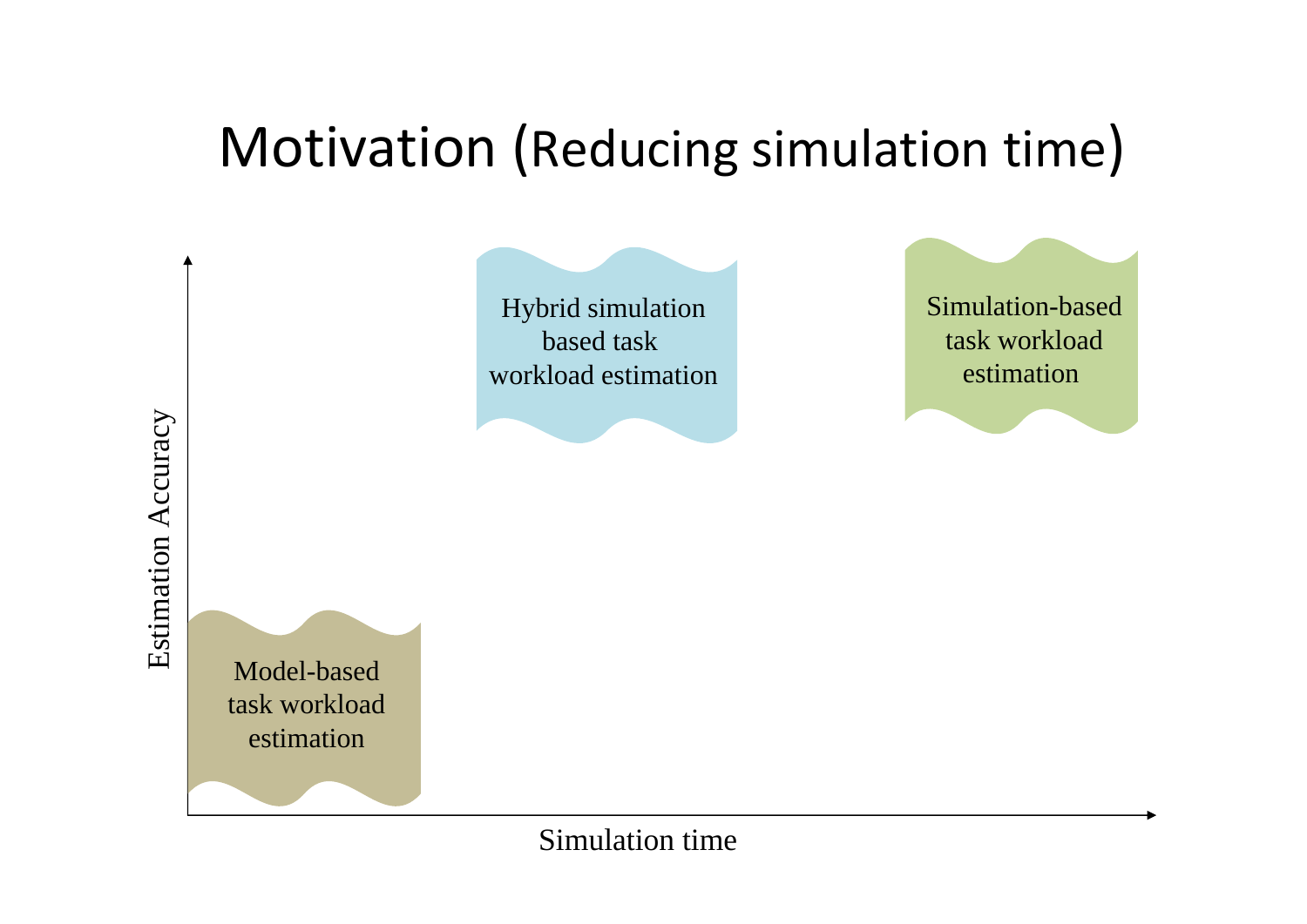## Organization

- Related Work
- Overview of hybrid simulation-based quality assessment framework
- MPEG2/MPEG4 workload models
- Frame discard strategy
- Experimental results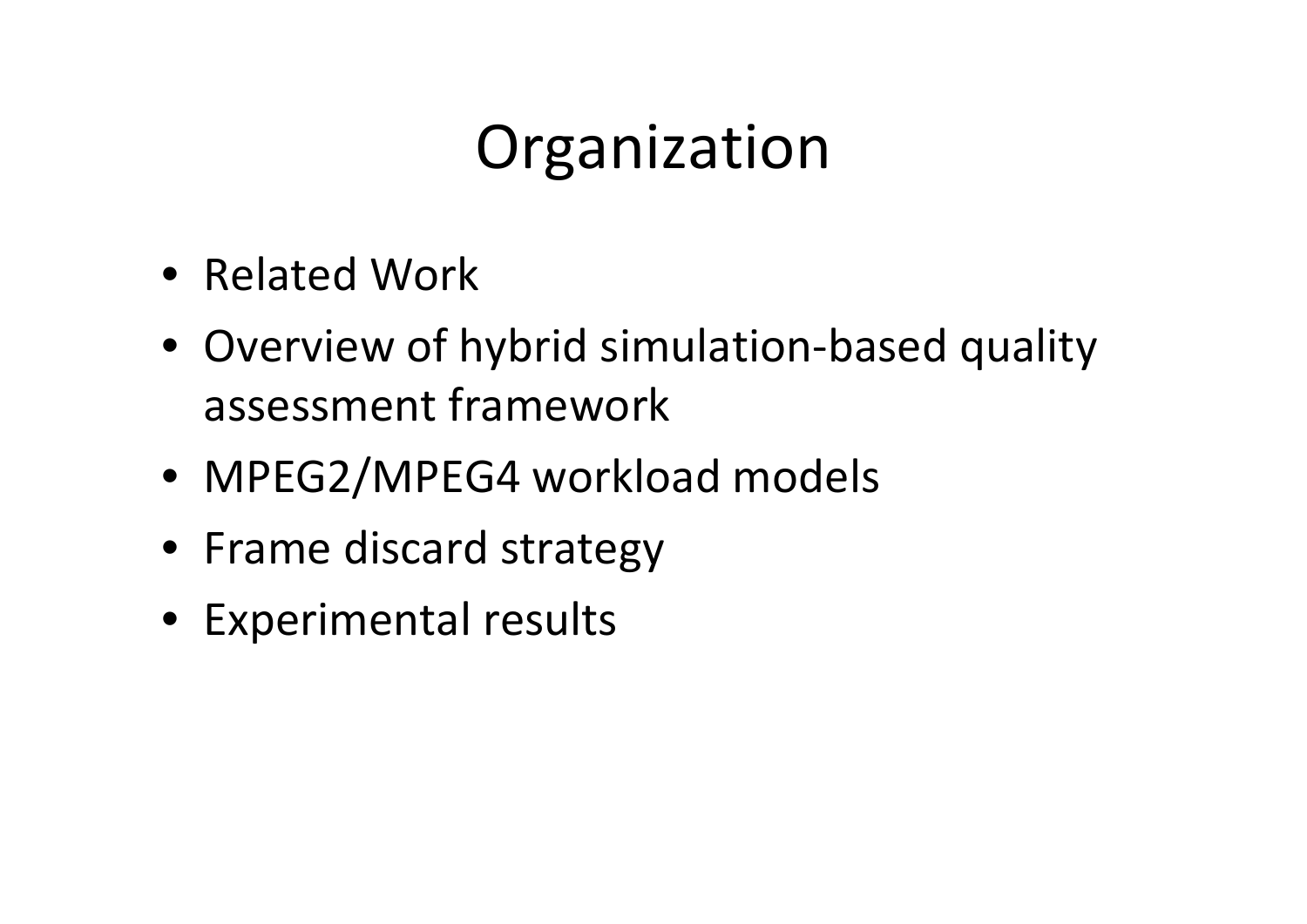#### Related Work

- • Very little work on studying the trade‐offs between scarce system Very little work on studying the trade‐offs between scarce system resources (frequency and buffer) and decoded video quality important resources (frequency and buffer) and decoded video quality important for mobile devices for mobile devices •
- • Yanhong et al. [1] investigate trade‐offs between quality of MPEG‐4 Yanhong et al. [1] investigate trade‐offs between quality of MPEG‐4 decoded video and processor frequency decoded video and processor frequency •
	- ‐ Use expensive simplescalar simulations to find task workload ‐ Use expensive simplescalar simulations to find task workload values
- • Koumaras et al. [2] propose an end‐to‐end video quality prediction Koumaras et al. [2] propose an end‐to‐end video quality prediction framework with packet losses in <sup>a</sup> network transmission scenario framework with packet losses in <sup>a</sup> network transmission scenario •
	- ‐ Cannot be adapted to mobile devices because PSNR value ‐ Cannot be adapted to mobile devices because PSNR value estimation is not accurate estimation is not accurate

[1] L. Yanhong, S. Chakraborty, O. W. Tsang, A. Gupta, and S. Mohan. **Workload characterization and cost‐quality** tradeoffs in mpeg-4 decoding on resource-constrained devices. In 3rd IEEE Workshop on Embedded Systems for *Real‐Time Multimedia (ESTIMedia), 2005.* [2] H. Koumaras, C. H. Lin, C. K. Shieh, and A. Kourtis. **A framework for end‐to‐end video quality prediction of mpeg video**. *Journal of Visual Communication and Image Representation,* 21(2):139–154, 2010.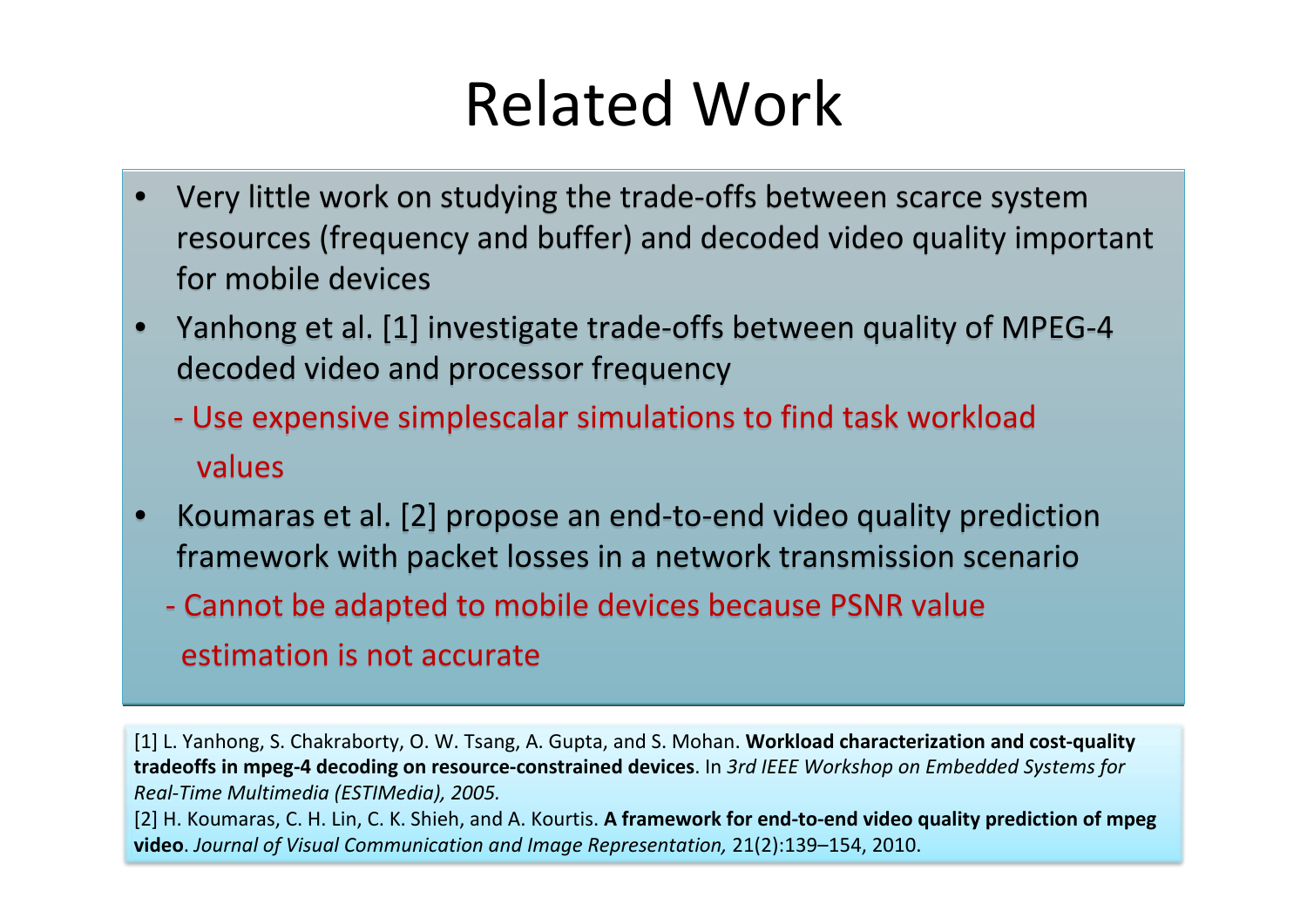#### Overview of our framework

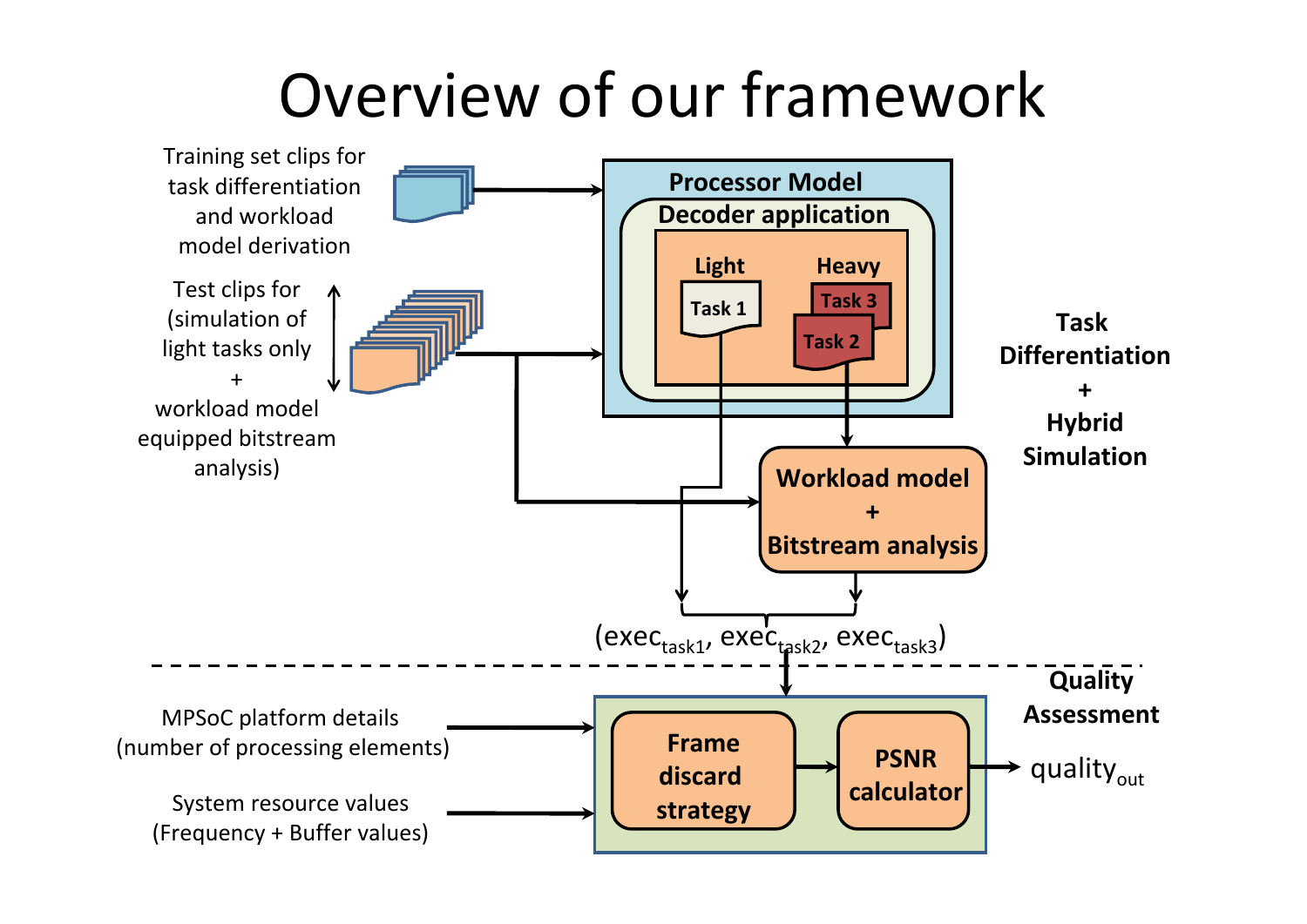## Step 1 ‐ Task Differentiation

- Tasks in <sup>a</sup> decoder application are differentiated based on <sup>a</sup> **lightness** property of the tasks (using training set video clips)
- •• For a task t<sub>k</sub>, ; k where 1 · k · N<sub>T</sub>, **lightness** property is determined by

$$
\mathsf{T}_{\mathsf{k}} \cdot \mathsf{F}_{\mathsf{th}} \, \pmb{\mathfrak{L}} \, \mathsf{T}_{\mathsf{tot}}
$$

- $\bullet$  Light tasks and other tasks which cannot be accurately modeled are simulated
- • Accurate task workload models are derived for the remaining tasks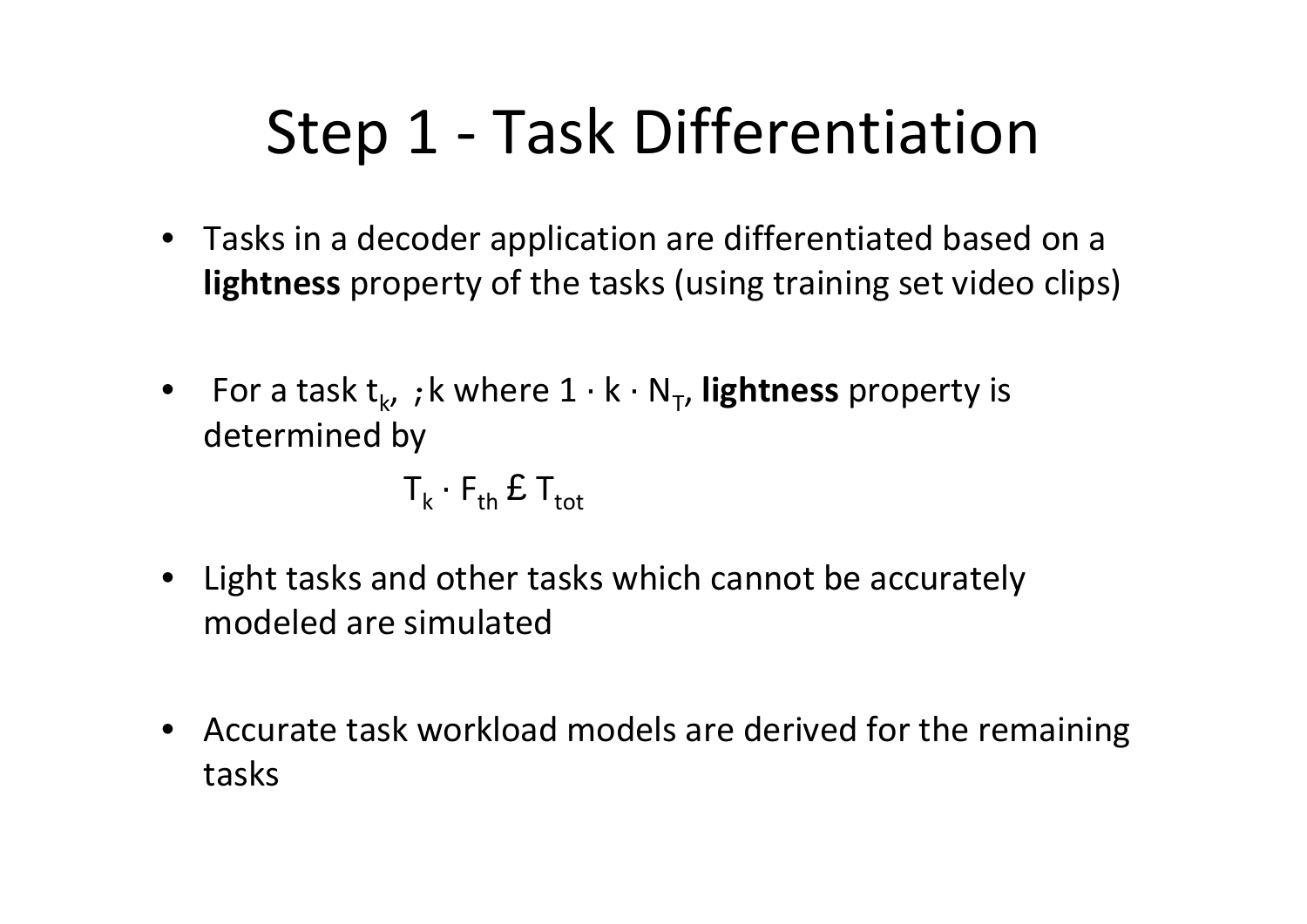#### MPEG‐2/MPEG‐4 decoder task differentiation



MPEG-4 decoder (F<sub>th</sub> = 0.3)

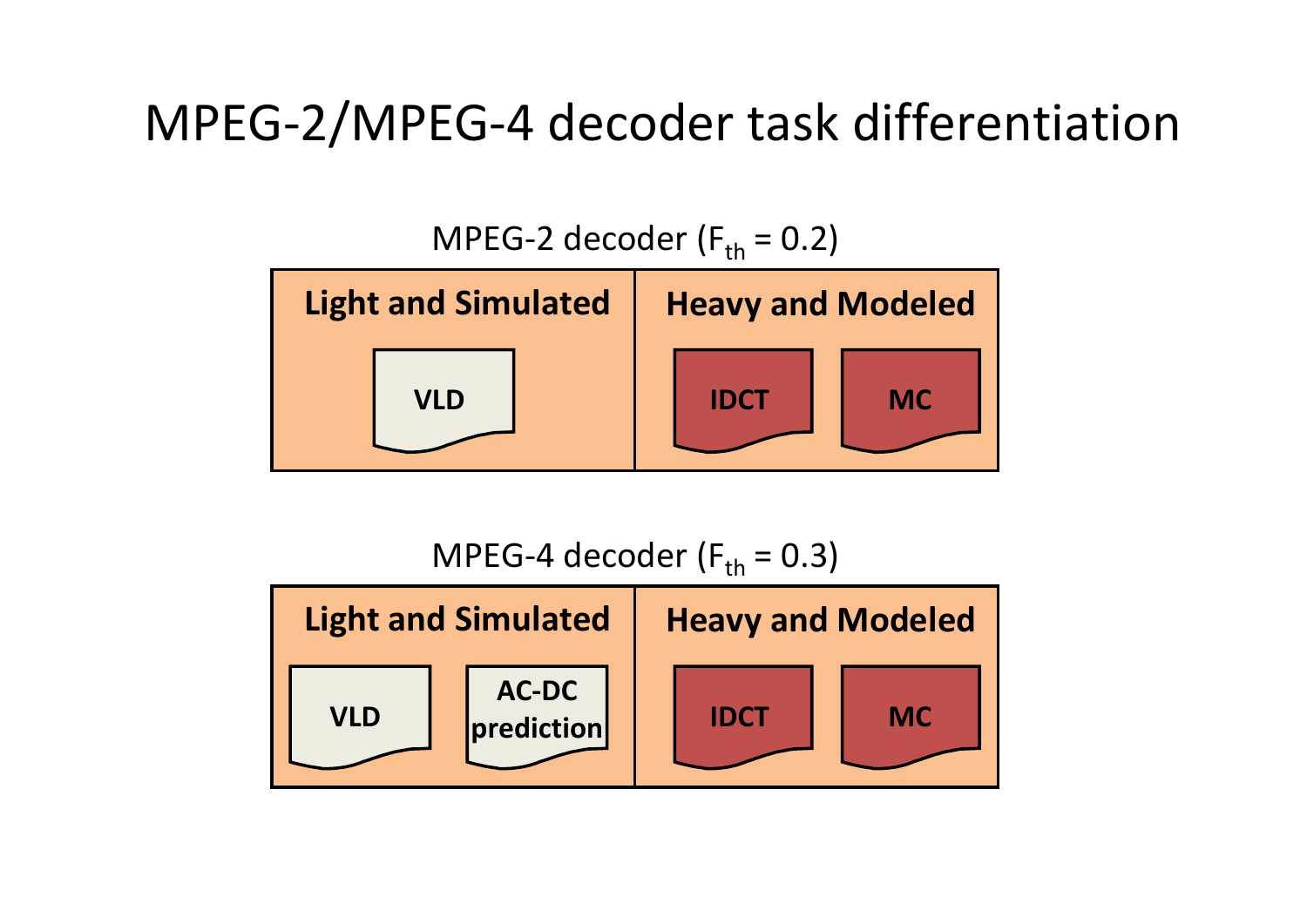## Step 2 ‐ Hybrid Simulation

- Workload of heavy tasks (IDCT+MC for both MPEG‐2 and MPEG‐4 decoder) from Step 1 are estimated by extracting certain easily obtainable parameters from the video stream
- • Accurate workload models are used for IDCT and MC(accuracy measured in terms of <sup>a</sup> **frame drop deviation** condition)
- • Workload of light tasks from Step 1 are estimated by simulation as deriving accurate workload model is difficult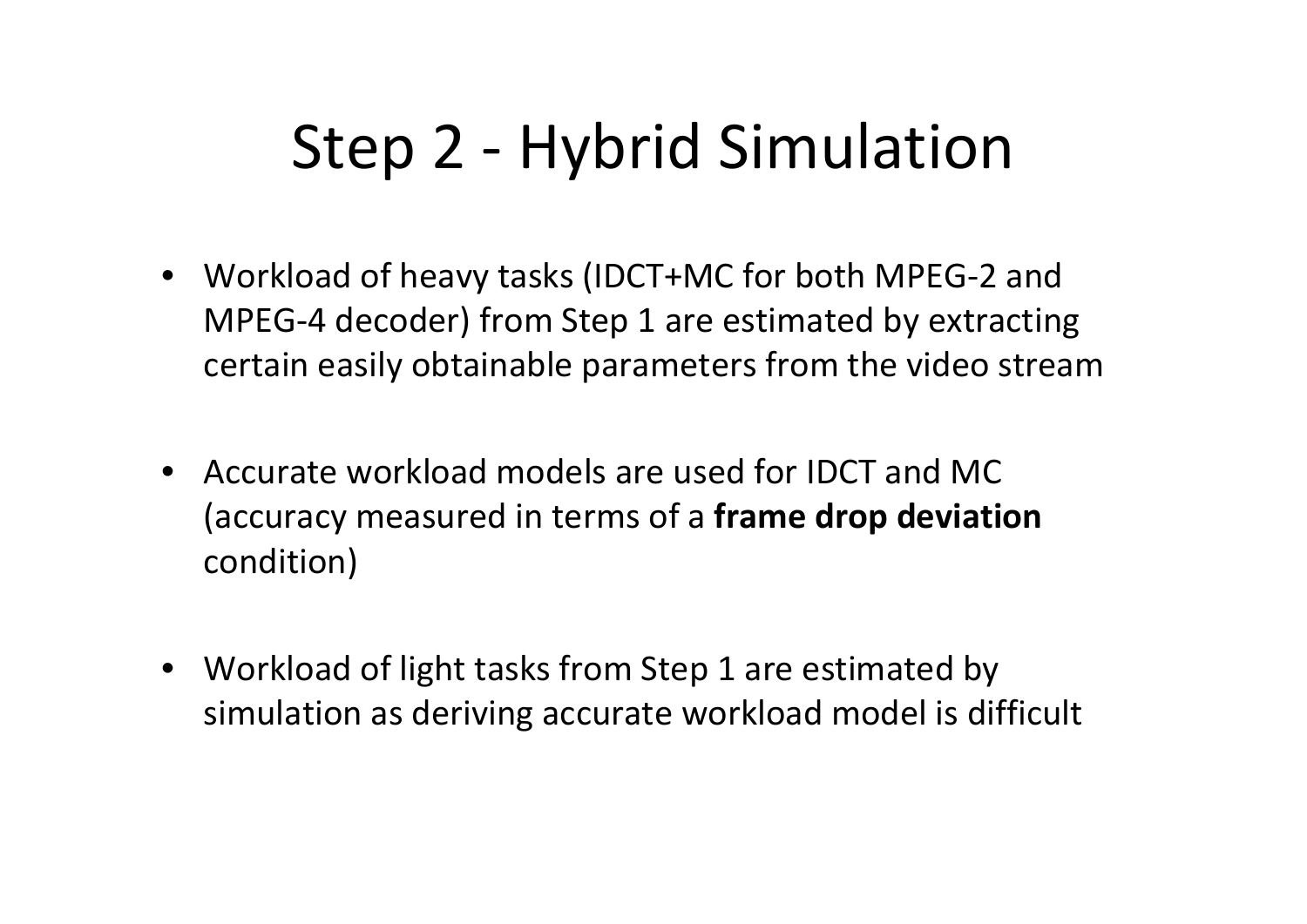#### Frame Drop Deviation (FDD)



 $\mathbf{B_1}$  – Input buffer,  $\mathbf{B_2}$  – Intermediate buffer,  $\mathbf{B_3}$  - Playout buffer

- $b_{sim}(t) = r_{f1} + B_0ot_{sim}$  and  $b_{model}(t) = s_{f2} + B_0ot_{model}$ , *t*  $r_{\rm f1}$  – r no. of MBs of (f1)-th frame at the top of the buffer and 0  $\rm{\AA}$  r  $\rm{\AA}$  FSIZE  $s_{f2}$  has the same interpretation as  $r_{f1}$
- According to FDD, everytime a buffer overflow occurs, FDD =  $0 \Rightarrow |f1 f2| = 0$ => f1 <sup>=</sup> f2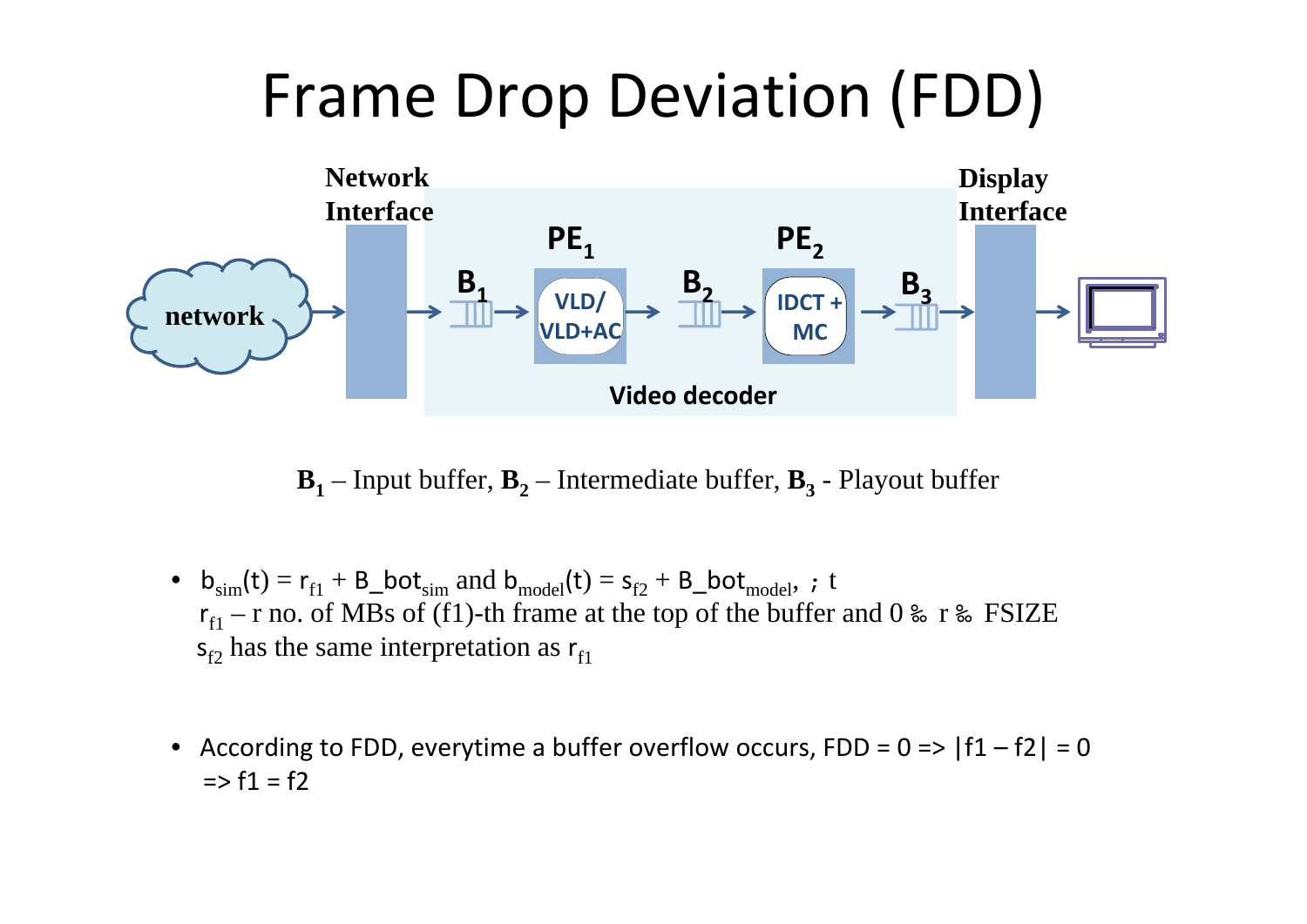#### Workload model for heavy tasks in MPEG‐2/MPEG‐4

- Video clips from training set used to derive the workload models
- Workload models were developed for portable ISA (PISA).
- VLD task workload **accuracy** is difficult to achieve by using <sup>a</sup> model in both MPEG‐2 and MPEG‐4. AC‐DC prediction workload accuracy is also difficult to attain in MPEG‐4.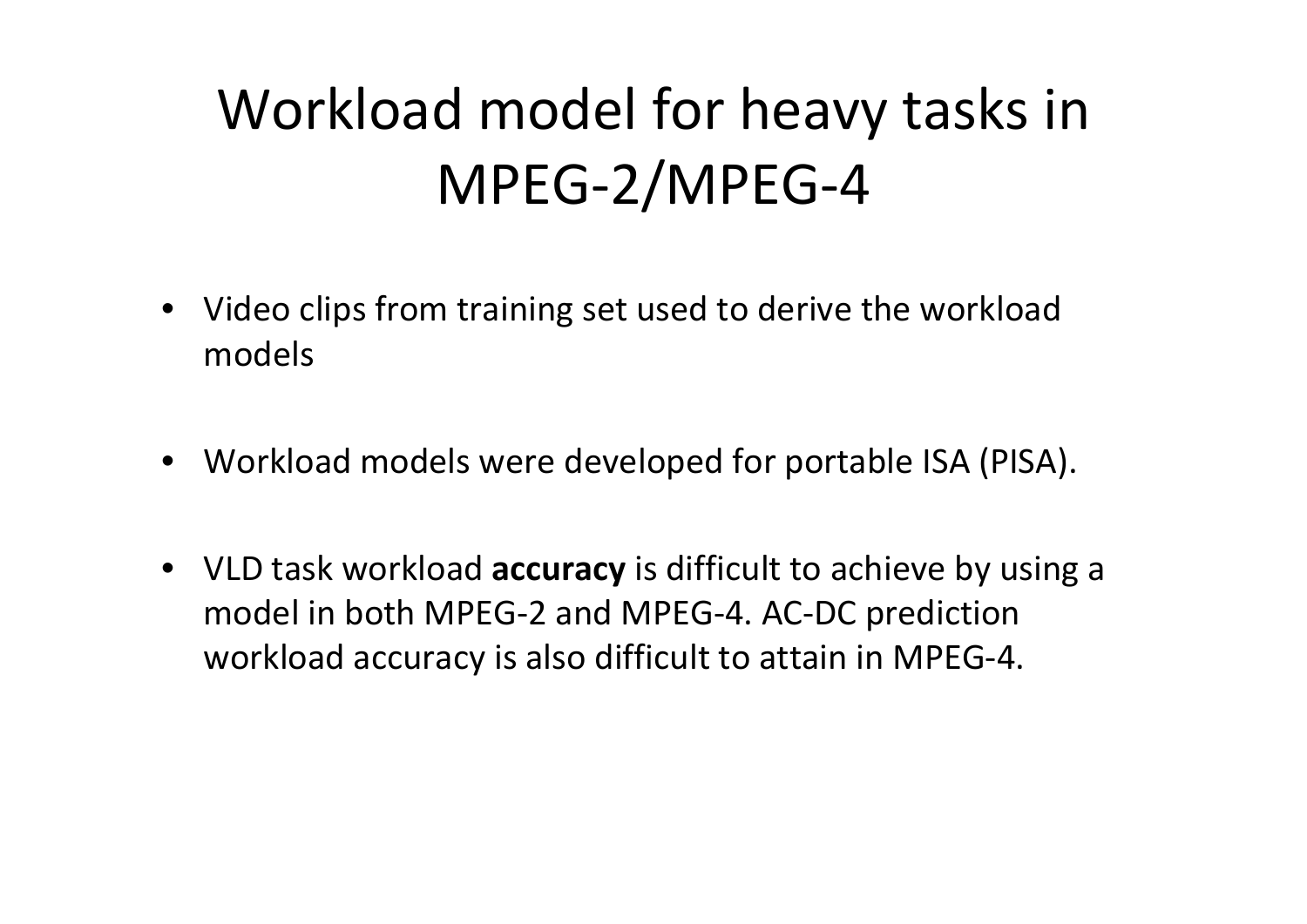## MPEG‐2 MC workload model

- • MC workload depends on 6 parameters of the MPEG‐2 frame namely
	- 1) Y component's <sup>x</sup>‐dimension is HALF‐PIXEL
	- 2) Y component's y‐dimension is HALF‐PIXEL
	- 3 & 4) U or V component's <sup>x</sup> and y‐dimension is HALF‐PIXEL
	- 5) forward or backward motion compensation is required
	- 6) motion compensation window is 16x8 or 16x16
- • Depending on the frame type, the MC routine is called with different parameters
- • Look‐up table with 64 processor workload values is used to model the MC workload Workload<sub>MC</sub> = LUT(x), where x is a 6-bit value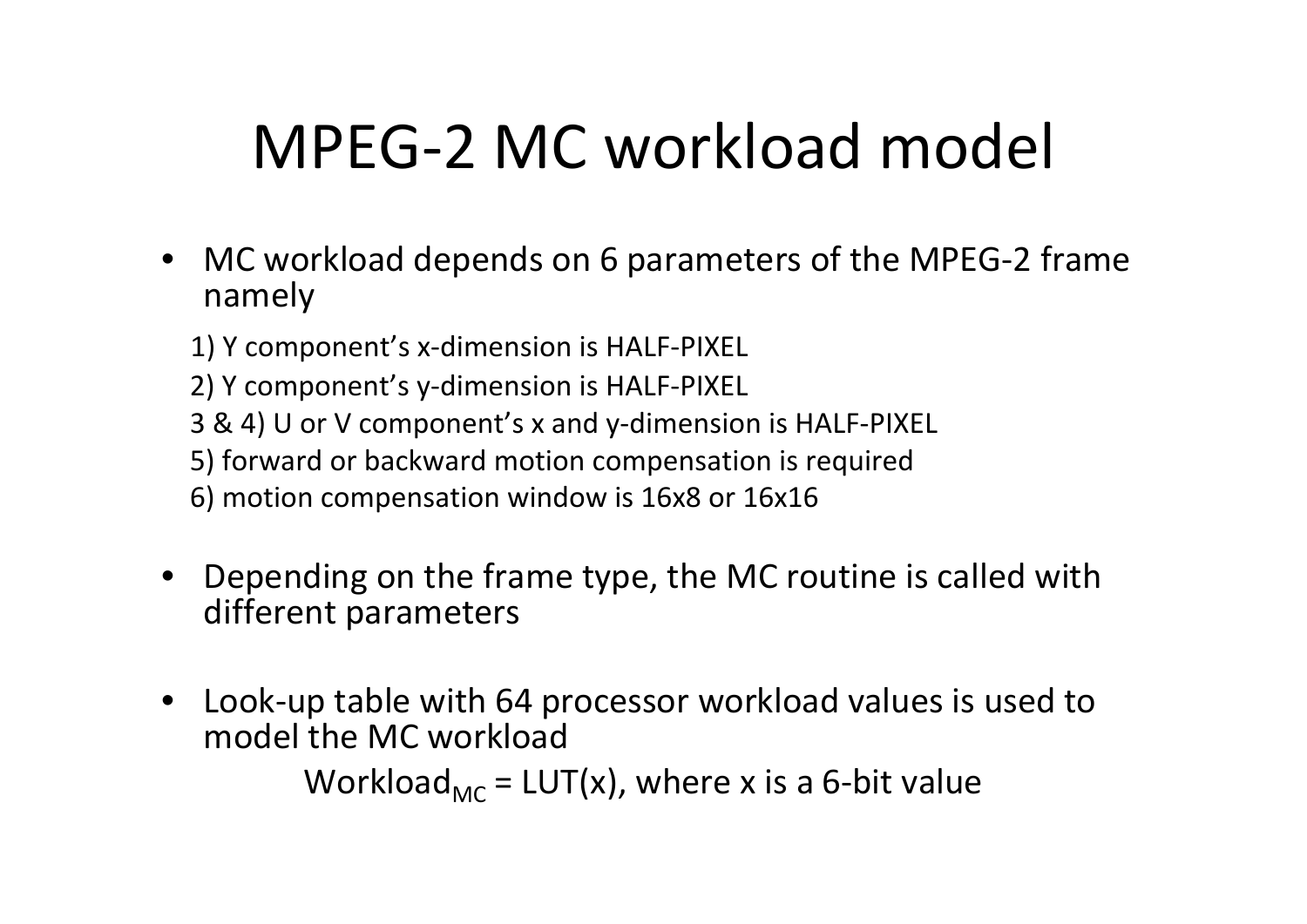## MPEG‐2 IDCT workload model

- IDCT workload depends on the number and position of non zero IDCT coefficients in the 8x8 block structure of MB
- To adhere to FDD condition, certain shortcut conditions of fast IDCT implementations are also taken into consideration
- The IDCT workload model proposed is

Workload<sub>i</sub> = basis<sub>i</sub> + ® £ n\_sig<sub>i</sub> - ¯ £ scnt<sub>i</sub>, ;i Workload $_{\mathsf{IDCT}}$  =  $\Sigma_{\text{\tiny{l}}}$  Workload $_{\mathsf{i}}$ , 1  $\cdot$  i  $\cdot$  6

• From training set simulations basis<sub>i</sub> = 1965/1852/708/595  $\textcircled{R}$  = 113 and  $^-$  = 143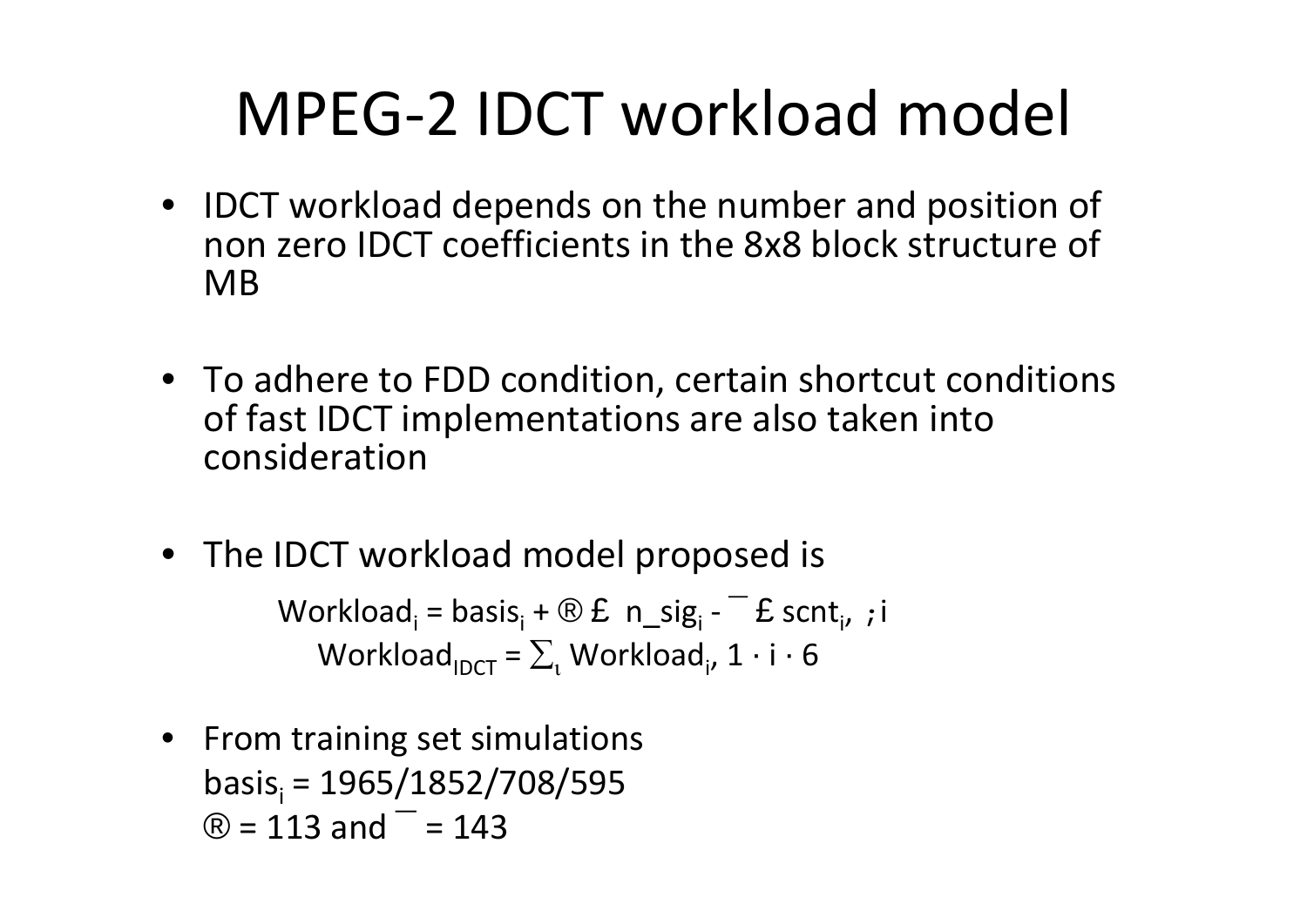#### Frame discard strategy

- Multimedia frames are required to be discarded when the resources are insufficient to process them
- Frame discard strategy Simple mechanism of dropping entire frame if one incoming MB cannot be accommodated in the buffer
- •Dropped frames are replaced by previous accepted frames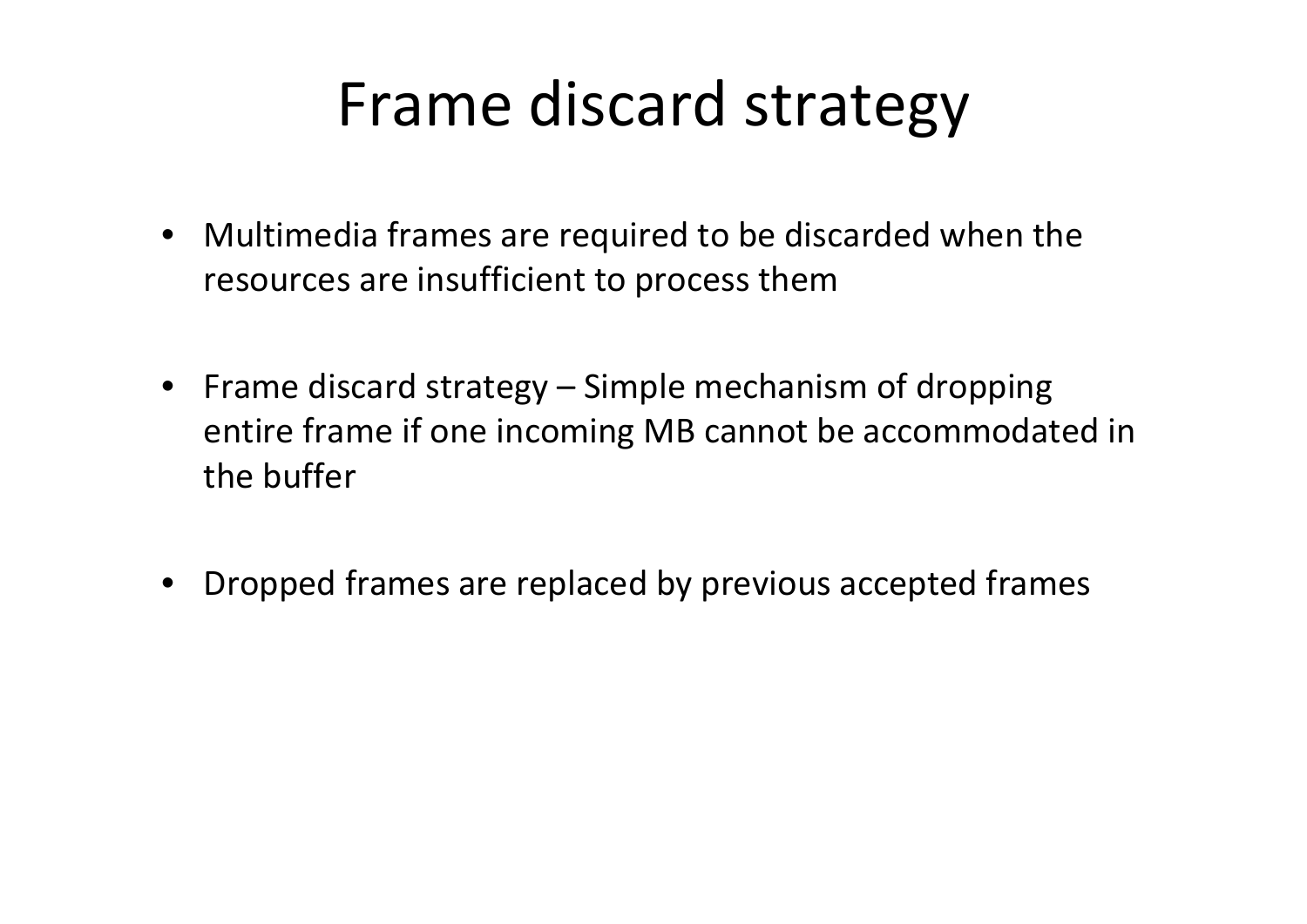# Frame discard strategy (…contd)

- •● Rule 1: An I-frame drop is followed by drop of an entire group of pictures (GOP). No. of drops will be <sup>a</sup> minimum of GOP of pictures (GOP). No. of drops will be <sup>a</sup> minimum of GOP length length •
- •● Rule 2: A P-frame drop is followed by drop of the subsequent frames in the GOP. No. of drops will depend on the position frames in the GOP. No. of drops will depend on the position of P‐frame in the GOP of P‐frame in the GOP  $\bullet$
- •● Rule 3: A B-frame drop does not require any other frame drop  $\bullet$
- •• Rule 4: A frame is dropped if any of its MBs causes overflow or it is dependent on <sup>a</sup> previously dropped frame or it is dependent on <sup>a</sup> previously dropped frame $\bullet$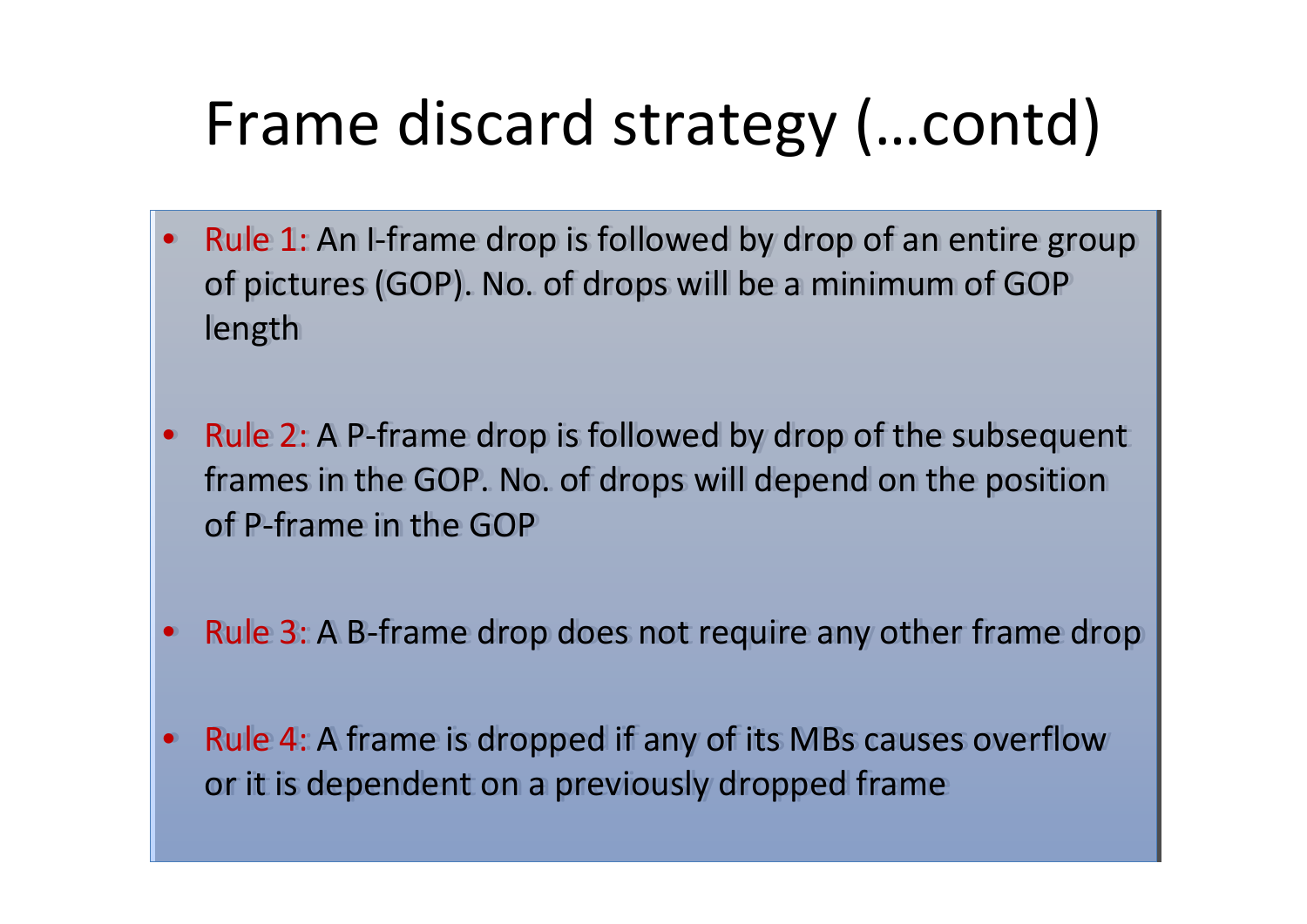#### PSNR calculation

- A difference based PSNR (quality metric) is calculated as the original video frames are not available
- • Noise – Mean square error (MSE) between the actual pixel values of dropped frame and pixel values of last accepted frame in display order
- PSNR value calculated using

$$
psnr = 10 \times log_{10} \frac{(255 \times 255)}{(MSE_{-r+MSE_{-g+MSE_{-b}})(3 \times N_{tot} \times W \times H)}
$$
  

$$
MSE_{-r} = \sum_{w=0}^{W-1} \sum_{h=0}^{H-1} (r_d(h, w, n) - r_c(h, w, n))^2
$$
  

$$
MSE_{-r} = \sum_{n=0}^{N_{drop}-1} (MSE_{-r})_n
$$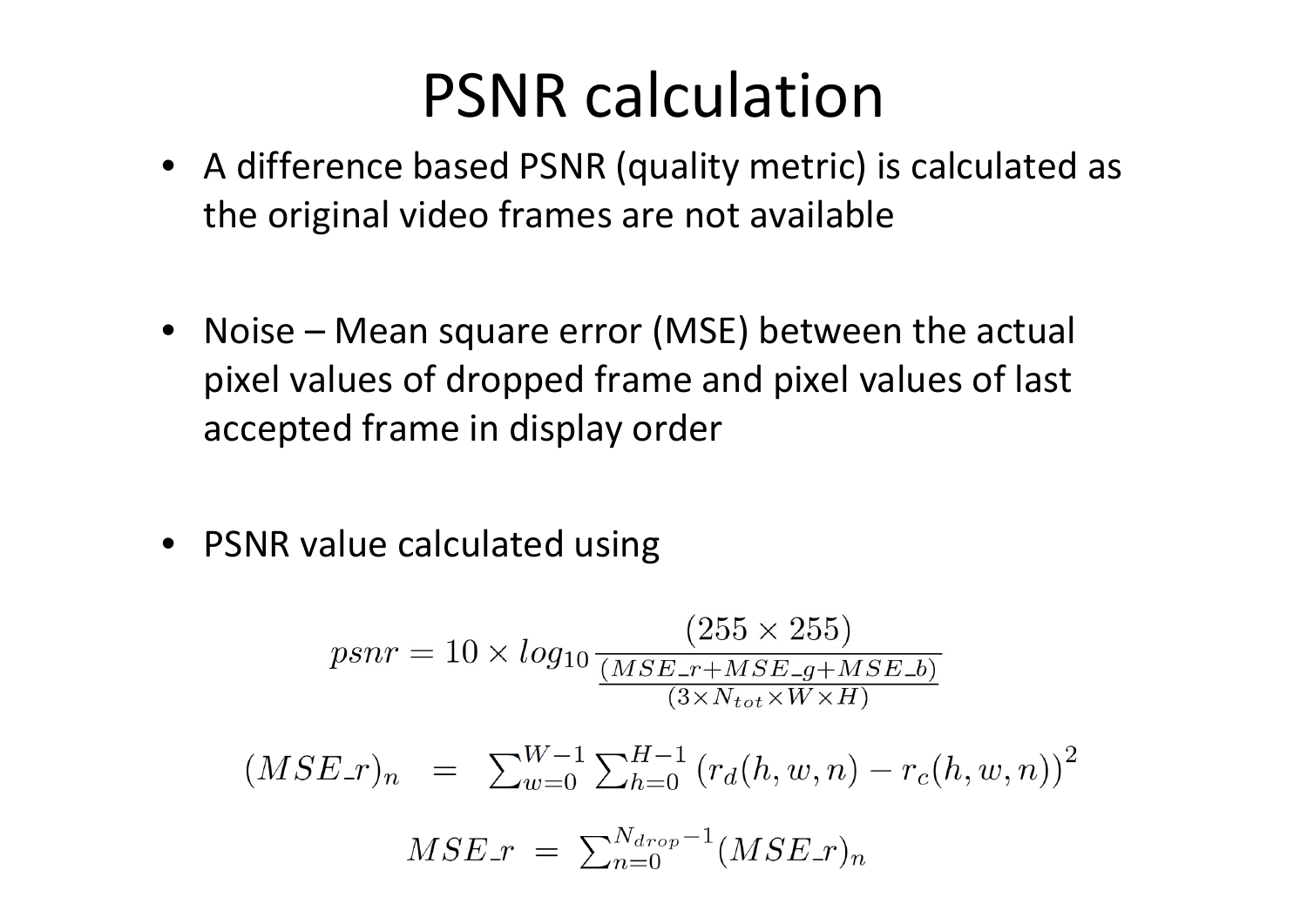#### Experimental Results (Speed of Hybrid Simulation for MPEG ‐2)

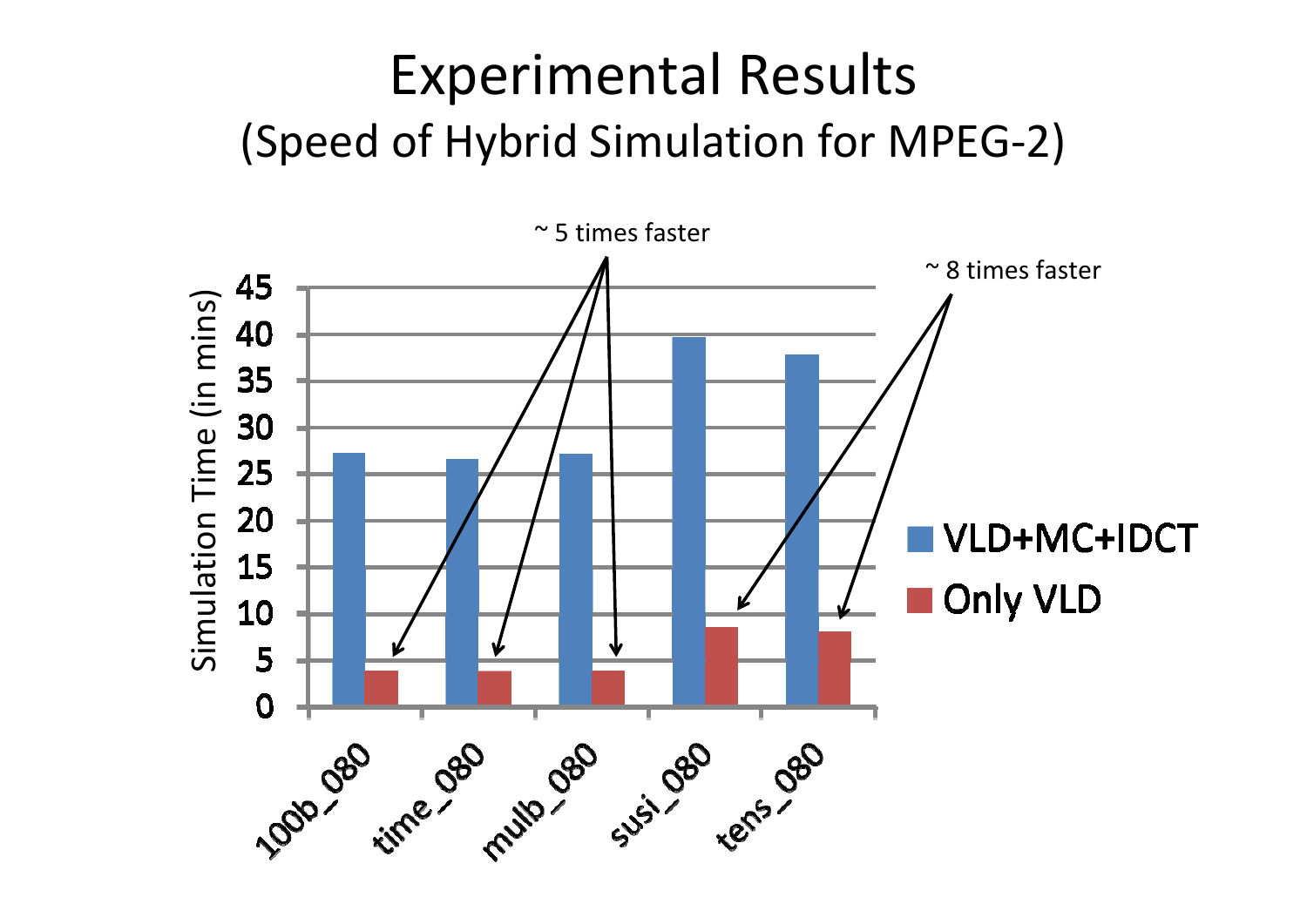#### Experimental Results (Speed of Hybrid Simulation for MPEG‐4)

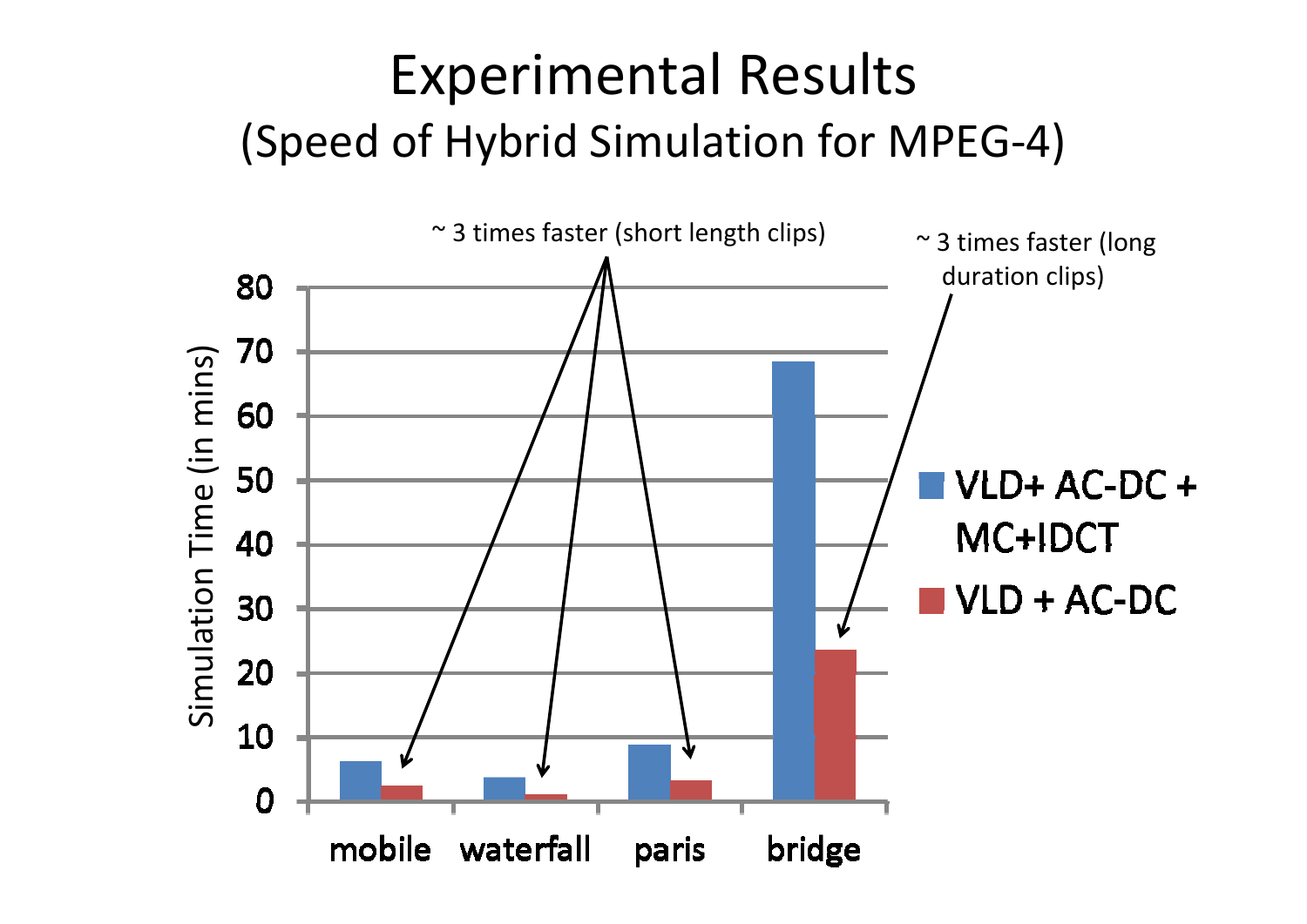## Experimental Results (Quality Estimation Accuracy)

- PSNR values obtained using model‐based workload values were verified using simulation‐based workload values
- PSNR values computed for 1500 resource combinations of  $\bm{\mathsf{f}}_{\texttt{PE1}}$ ,  $\bm{\mathsf{f}}_{\texttt{PE2}}$ ,  $\bm{\mathsf{B}}_{\texttt{1}}$  and  $\bm{\mathsf{B}}_{\texttt{2}}$
- PSNR values found for the *basemap* as well as *newmap* task mapping configurations
- *basemap* 98% accuracy for motion video clips. Only §0.3% deviation in PSNR values for the remaining 2%. 100% accuracy for the still videos.
- •*newmap* – 100% accuracy in PSNR estimation for all clips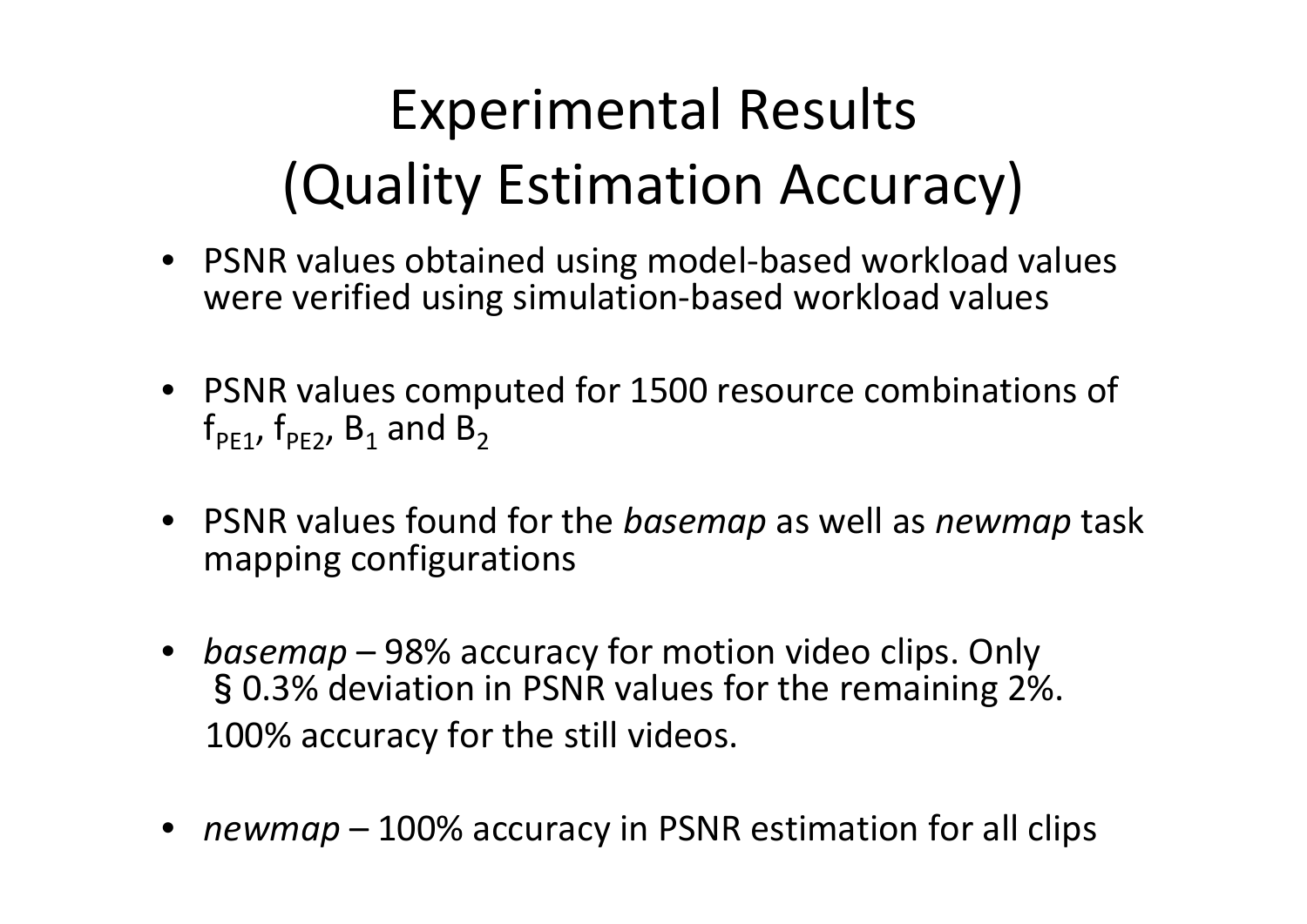



**PE1 frequency (**f**PE1 in MHz)**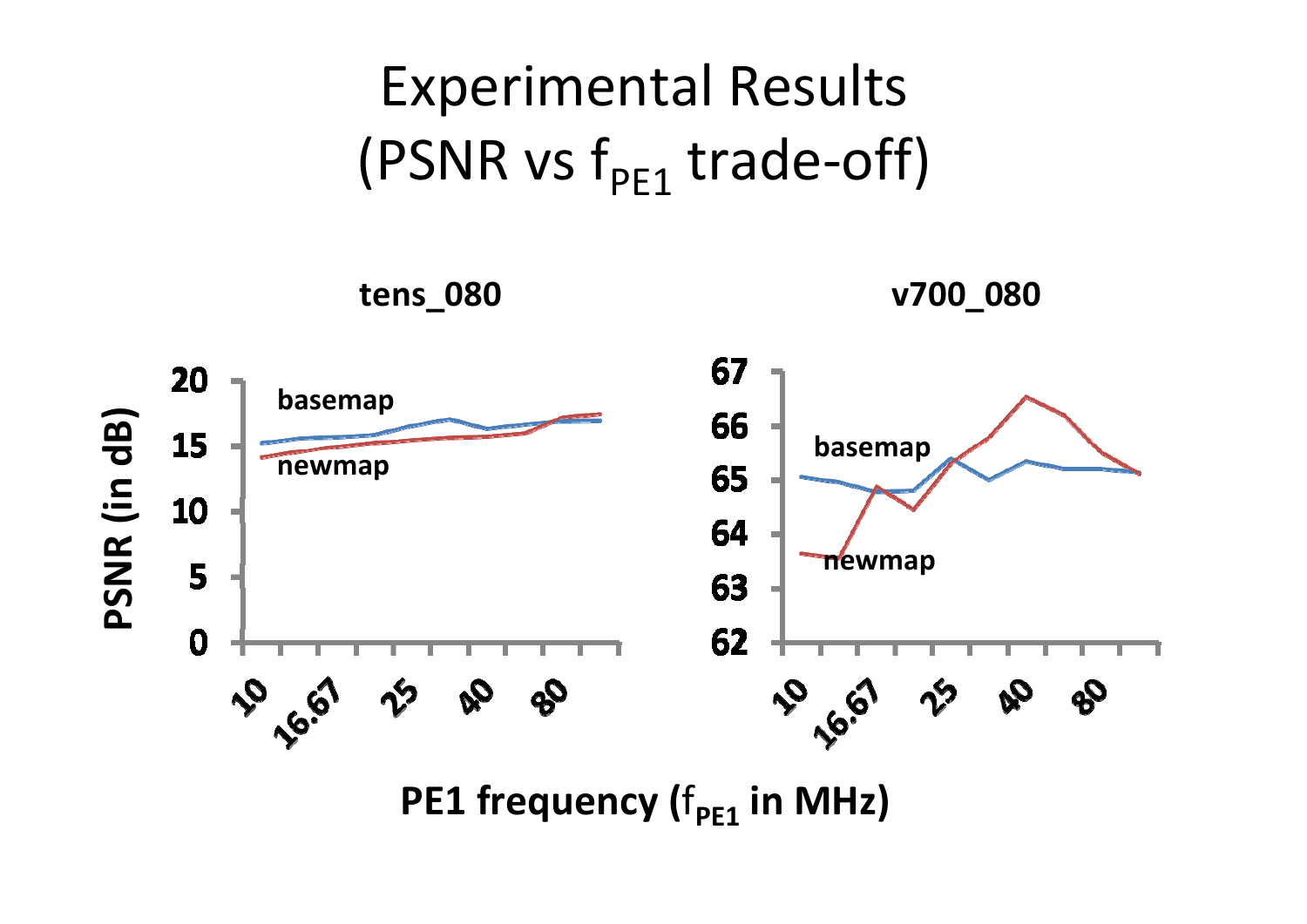#### Experimental Results (PSNR vs f<sub>PE2</sub> trade-off)

**tens\_080 v700\_080**

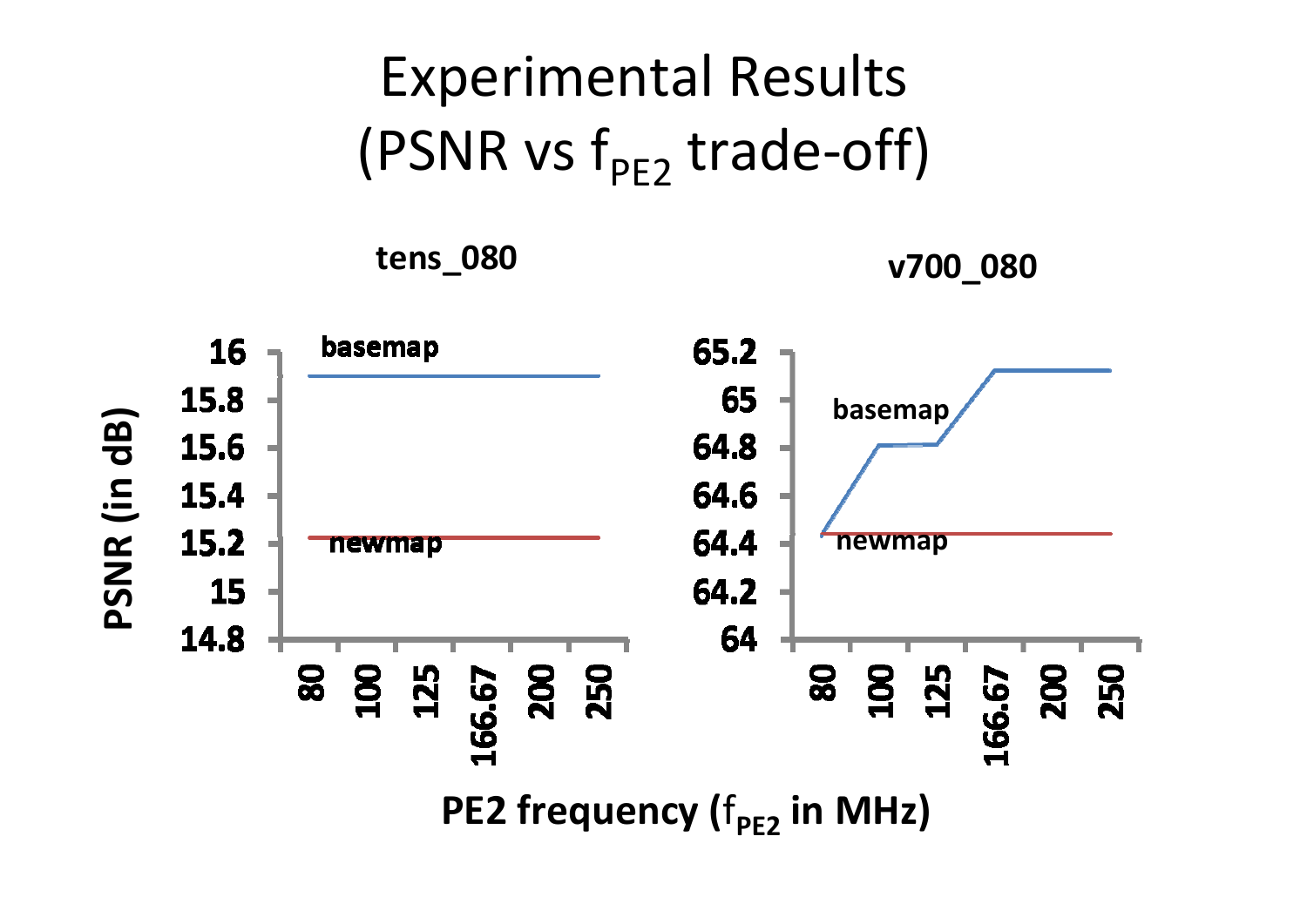#### Experimental Results (PSNR vs  $\mathsf{B}_{1}$  trade-off)





**Buffer 1 Size (B1 in MBs)**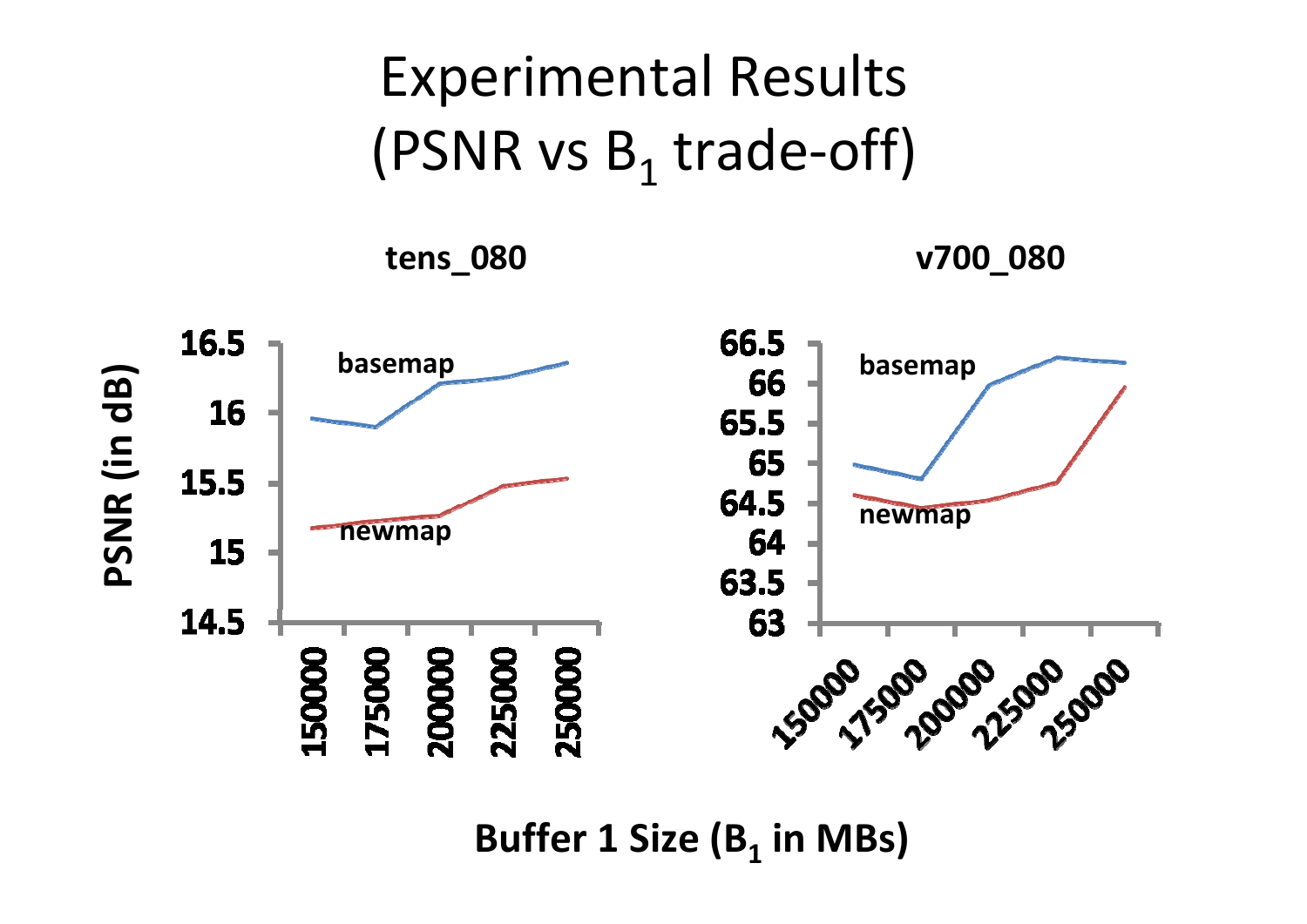#### Experimental Results (PSNR vs  $B_2$  trade-off)

**tens\_080 v700\_080**



**Buffer 2 Size (B2 in MBs)**